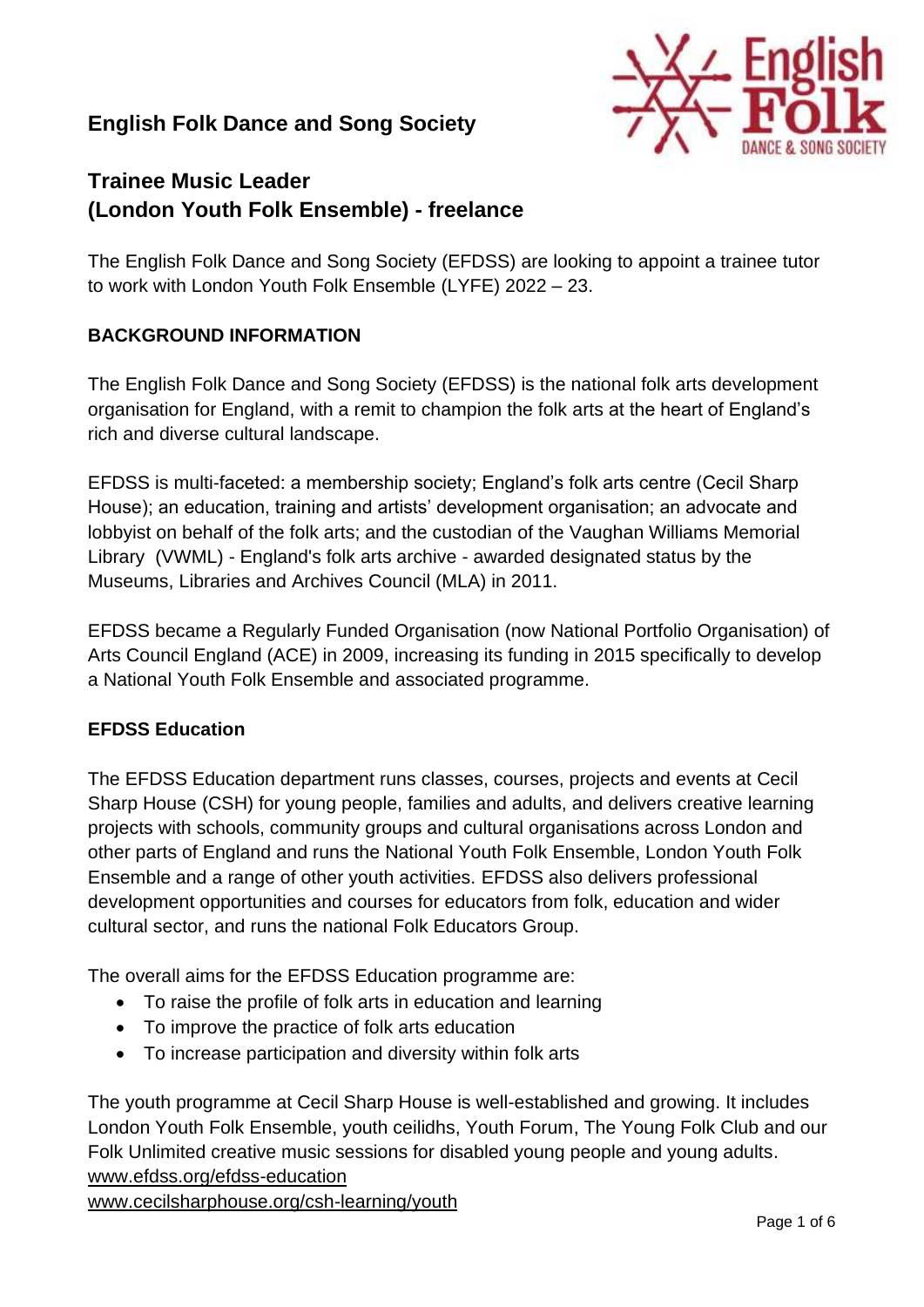## **London Youth Folk Ensemble**

London Youth Folk Ensemble (LYFE) was established by EFDSS in 2013 to provide a progression route for young folk musicians from across London and beyond. It is a group of 20 – 25 committed young musicians 11 to 19 years old (up to up to 24 year olds for D/deaf and disabled young people) with a passion for playing and performing folk music.

Members of the Ensemble explore and arrange traditional folk repertoire from Britain and beyond, develop their performance style and presentation, learn about the history and culture of folk music and perform at exciting events across London.

The Ensemble is open for improver to advanced level musicians of any instrument. Previous experience of folk music is useful but by no means essential. We put a lot of focus on individual suitability and enthusiasm for playing in an ensemble.

London Youth Folk Ensemble meets fortnightly across the school year on Sunday afternoons from 2 – 5pm at Cecil Sharp House. LYFE is led by two established folk artists and educators, Alexandra Patterson and Camilo Menjura. Previous tutors have included, Emily Askew, Ruairi Glasheen, Laurel Swift and David Delarre.

LYFE also performs regularly at Cecil Sharp House, around London and occasionally beyond and annually at Folk By The Oak Festival in Hatfield.

In the summers of 2020, 2021 and 2022 our performances were limited due to the Pandemic, but LYFE performed at Camden Music Service's Spring Festival at LSO St Luke's, The Takeover at Cecil Sharp House and Folk by The Oak in 2022, at Hampstead Heath Community Day and Folk by the Oak in 2021 and produced a music video for the virtual Folk by the Oak in 2020.

Before the Pandemic, in 2019, LYFE performed at: Cecil Sharp House; The Feast of St. George, Trafalgar Square; Lauderdale House, Highgate; Music for Youth National Festival, Birmingham; U.Dance 2019 pop-up performances, Southbank Centre, London; Make Music Day performance, The Scoop, London; and Folk By The Oak, Hatfield House.

More information can be found on our website, [https://www.efdss.org/learning/young](https://www.efdss.org/learning/young-people/london-youth-folk-ensemble)[people/london-youth-folk-ensemble](https://www.efdss.org/learning/young-people/london-youth-folk-ensemble)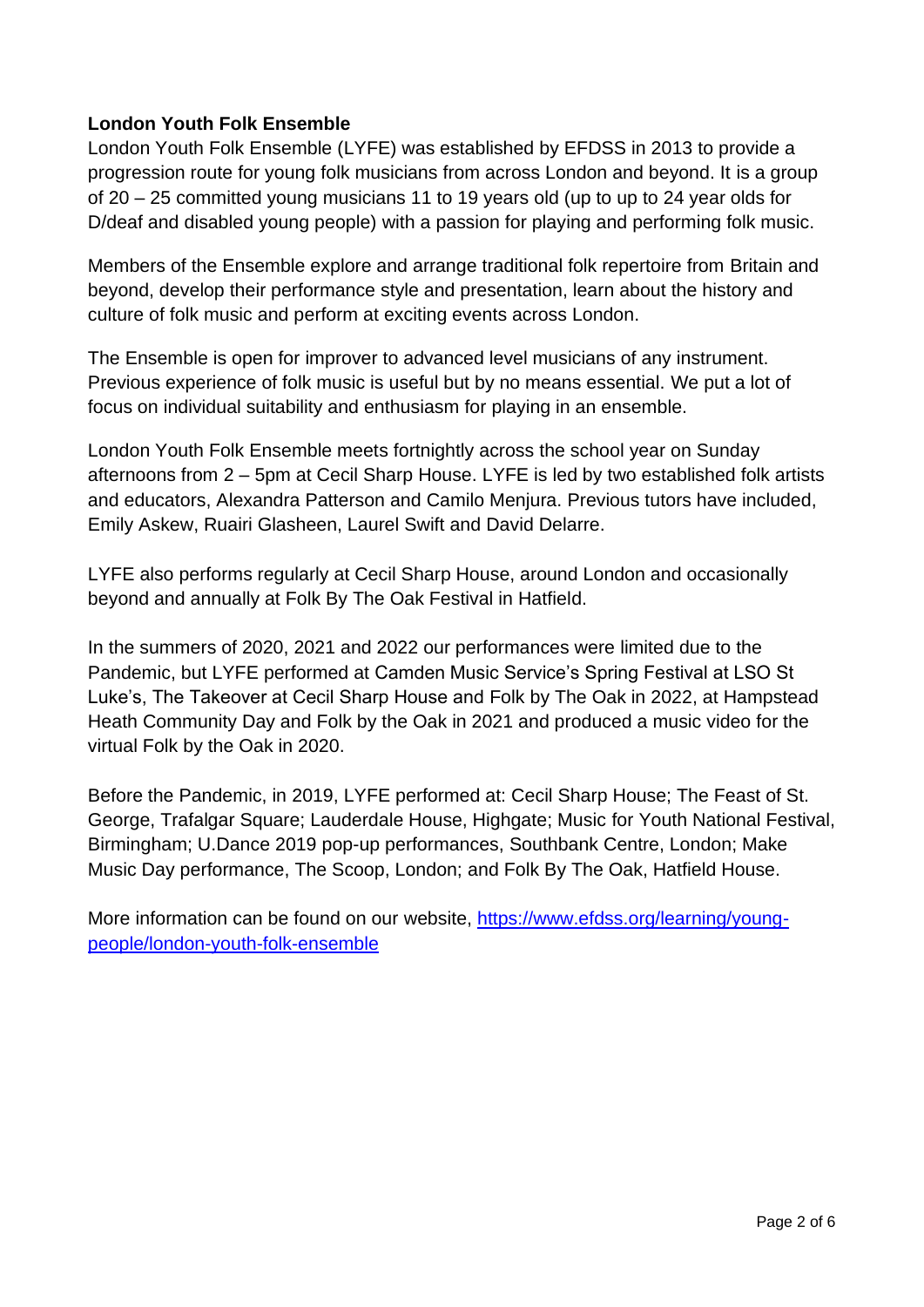## **JOB DESCRIPTION**

| <b>Job Title:</b> | Trainee Music Leader for EFDSS' London Youth Folk Ensemble  |  |
|-------------------|-------------------------------------------------------------|--|
| <b>Based at:</b>  | Cecil Sharp House, 2 Regent's Park Road, London, NW1 7AY    |  |
|                   | <b>Responsible to:</b> Education Manager (Charlotte Turner) |  |
| Working with:     | <b>EFDSS Folk music tutors and Education staff</b>          |  |

## **Summary of Job Purpose**

EFDSS is offering a freelance traineeship, from September 2022 to July 2023, for a musician wishing to develop their skills in folk music education. Trainees will work with the LYFE tutors, as part of the London Youth Folk Ensemble tutor team.

This traineeship is part of EFDSS' on-going commitment to developing good practice and skills in folk arts education. Trainee folk music educators will support the delivery of our courses whilst being provided with an opportunity to strengthen their teaching / leading skills. They will receive on-going support throughout the project from the EFDSS Education team.

## **Overall purpose of the role:**

To take part in every aspect of London Youth Folk Ensemble, from planning meetings, to rehearsals, workshops, performances, and evaluation sessions, with supervision from the professional tutors.

The trainee will:

- Gain experience of how to teach folk music in a youth ensemble context
- Gain an understanding about how to work with young musicians of varied levels of experience
- Have the opportunity to plan and teach tunes and other elements of the rehearsals.
- Work with the tutor team and EFDSS staff to develop personal skills in planning, preparation, delivery and evaluation of folk music teaching.
- Attend all LYFE rehearsal sessions and a selection of performances (to be agreed with Education Manager)

## **Key Responsibilities**

- Assist the tutors as required with teaching and assist young musicians who need additional support.
- Assist with communication between EFDSS and young people (e.g. giving notices, taking registers, assisting with evaluation process).
- Assist with pastoral care and inclusion of participants.
- Reflect on and contribute to evaluation of the ensemble's activities.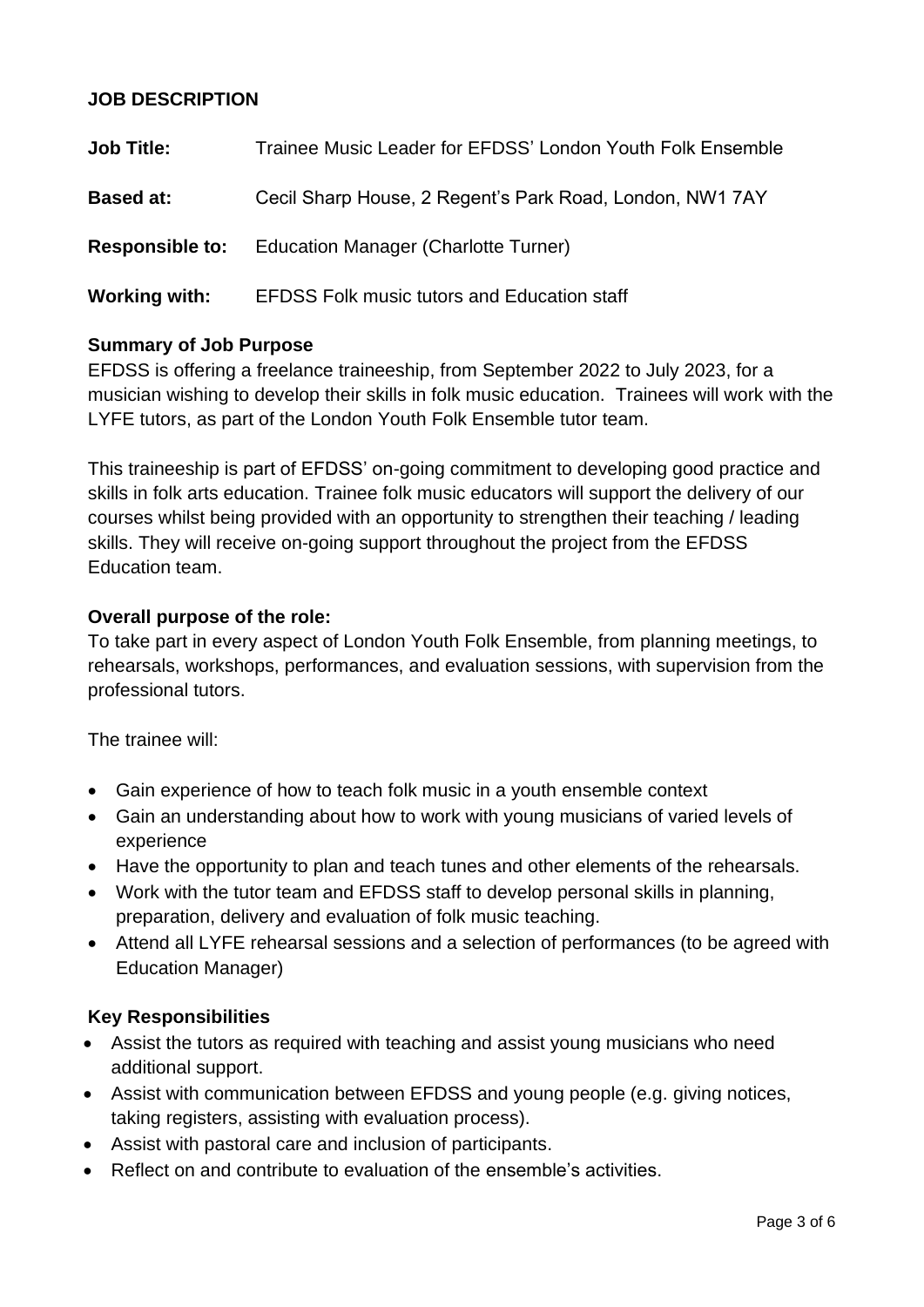## **Person Specification**

We are seeking to contract a trainee who:

#### Essential:

- Is a competent and skilled musician.
- Has experience of learning and playing music by ear.
- Is interested and enthusiastic about traditional music from England and beyond.
- Has relevant experience (paid or voluntary) working with children and young people.
- Is committed to high quality learning and participatory experiences for young people.
- Is committed to working in a way that is inclusive and to EFDSS' values and ethos
- Is committed to collaborating and developing a good working relationship with EFDSS Education staff
- Is committed to equal opportunities, health and safety, and safeguarding
- Is committed to reflective practice and their own professional development (via EFDSS' Folk Education Network and other relevant networks).

#### Desirable:

• Has experience and skills in playing a genre of folk or traditional music

## **Qualities:**

- Warm, friendly and approachable personality
- Flexibility and a positive attitude
- Ability to work as part of a team
- Resilience ability to cope well with change and challenge.
- Ability to relate to, and communicate well with young people of all ages, backgrounds and abilities.

As part of their traineeship the trainee will,

- agree a Learning Plan with the Education Manager, outlining their aims and objectives for their traineeship.
- be supported by regular feedback and discussions about their progress in relation to their Learning Plan.
- be present for team planning meetings and will get their own set of tasks as part of this.
- join team de-brief meetings at the end of sessions or workshop days, with the tutors and EFDSS education team.

At the end of the project, trainees will be signposted to further suitable advice, guidance, training, development and employment opportunities.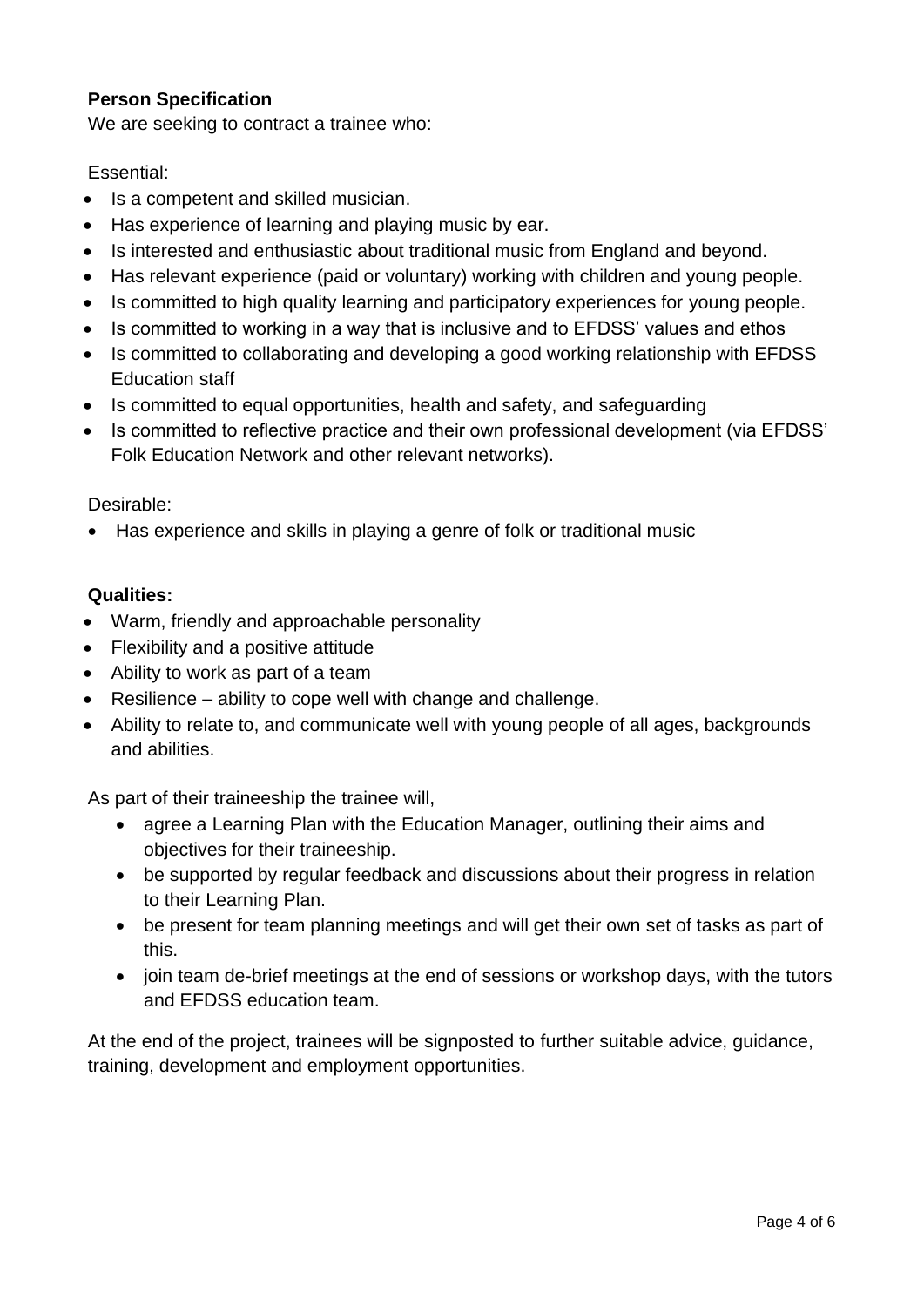## **Remuneration**

| Fee:  | £52.50 per 4-hour half-day session, inclusive of travel and planning.     |
|-------|---------------------------------------------------------------------------|
|       | £11.55 per hour, for additional planning / evaluation meetings (as agreed |
|       | with the Education manager).                                              |
| Term: | September 2022 – July 2023                                                |

#### **Dates**

Rehearsals take place on six Sundays each term at Cecil Sharp House from 2 – 5pm. You will be expected to attend from 1.30 – 5.30pm to help prepare and debrief each session with the tutors. Note that the sessions in June and July might be longer as LYFE may be taking part in other events at Cecil Sharp House (longer sessions will be paid extra). If needed, sessions will take place online using Zoom and Google Classroom.

The trainee will be expected to attend all rehearsal dates and a selection of performances – as agreed with the Education Manager.

Autumn Term 2022: Sept 18 | Oct 2, 16 | Nov 6, 20 | Dec 4

Spring Term 2023: Jan 15, 29 | Feb 5, 19 | March 12, 26

Summer Term 2023: April 23 | May 7, 21 | June 4, 11, 25 | July 1 (The Takeover)

Performances

| 26 March (TBC) | <b>Camden Spring Festival</b>            |
|----------------|------------------------------------------|
| 1 July         | The Takeover at Cecil Sharp House        |
| 16 July (TBC)  | Folk by the Oak Festival, Hatfield House |

*Note: there may be other performances agreed during the year – the above list is known performances to date.*

#### **Child Protection and Safeguarding**

This position will involve regular contact with young people and adults at risk. In line with EFDSS' Safeguarding Policy, appointments will be made subject to satisfactory Disclosure and Barring Service Certificate (DBS), references, the signing of a declaration stating that there is no reason why you would be considered unsuitable to work with young people and adults at risk, and declaring all relevant previous criminal convictions (as per The Rehabilitation of Offenders Act 1974). For further information visit www.gov.uk/dbs. We can also provide guidance and advice on this if you need it. Read the EFDSS Safeguarding Policy and Procedures (which includes our Policy on the Recruitment of Ex-Offenders) on our website [www.efdss.org/efdss-about-us/policies.](www.efdss.org/efdss-about-us/policies)